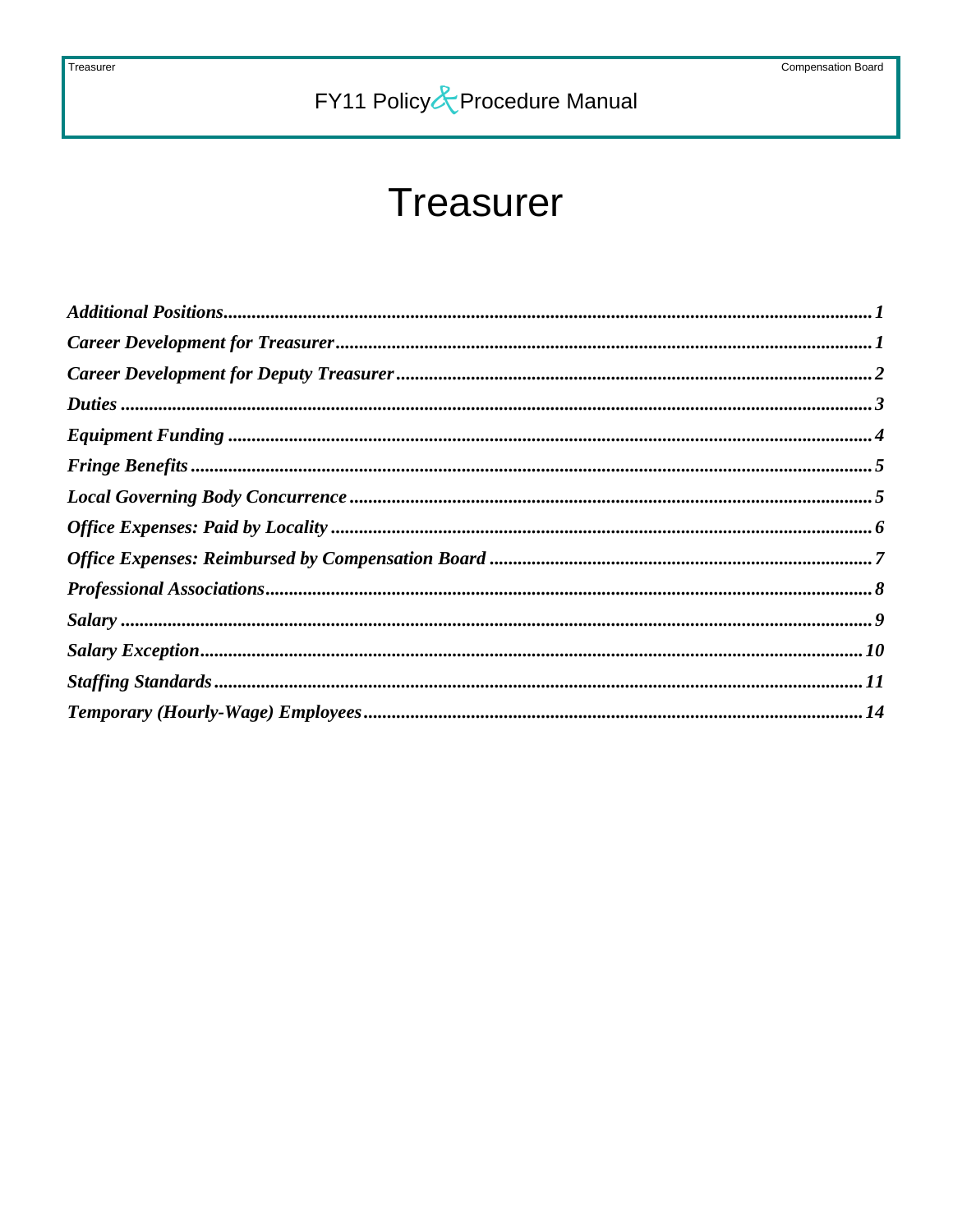### <span id="page-1-0"></span>Additional Positions

#### Compensation Board Policy

The 2010 General Assembly did not fund new positions for Treasurers' offices in FY11 to address staffing standards.

For more information regarding additional positions, see the section entitled **Staffing Standards**. See also the section entitled **Position Reallocation** in the general section of this manual.

### Career Development for Treasurer

Compensation Board Policy

Treasurers may certify and re-certify participation in the Treasurers' Career Development Program during their annual budget request to the Compensation Board on or before February 1 of each year.

Subject to appropriations by the General Assembly, the Compensation Board provides for a Treasurer's Career Development Program. Original certifications and re-certifications are a part of each year's annual budget request to the Compensation Board on or before February 1 of each year and associated 9.3% salary increases become effective the following July 1 for a full year. The funding provided by the 2000 General Assembly was based upon an anticipated 40% participation rate in FY02. Funding has not been increased beyond that level of participation, and is continued at the same level for FY10. Officers that certify to having met the minimum criteria for the career development program by February 1 are eligible to receive a 9.3% salary increase effective July 1, subject to funding by the General Assembly. The number of eligible participants has exceeded funds available to provide for CDP related salary increases since FY08. No funding is available for participants that were newly eligible and met the criteria of the program since FY08.

The 2010 General Assembly approved funding for existing FY10 participants in the programs, and approved language providing that the programs remain in effect in FY11 only for individuals participating in the programs prior to January 1, 2010 and still meeting all program requirements.

More information regarding criteria for the Career Development Program for Treasurers can be found on the Compensation Board website under the Publications and Forms tab at [http://www.scb.virginia.gov.](http://www.scb.virginia.gov/)

### 2010 Appropriation Act Item 67.80 (excerpt)

C. 2. The Compensation Board may increase the annual salary in paragraph A1 of this Item by 9.3 percent following receipt of the Treasurer's certification that the minimum requirements of the Treasurers' Career Development Program have been met, provided that such certifications are submitted by Treasurers as part of their annual budget request to the Compensation Board on February 1 of each year. The amount of increase shall be subject to appropriations by the General Assembly for this purpose.

Item 67.90

S. Notwithstanding Items 67.20, 67.40, 67.50, 67.60, 67.70 and 67.80, any Career Development Program supported by the Compensation Board with state funds shall remain in effect for those individuals who were participating in the program prior to January 1, 2010, and still meet all necessary program qualifications.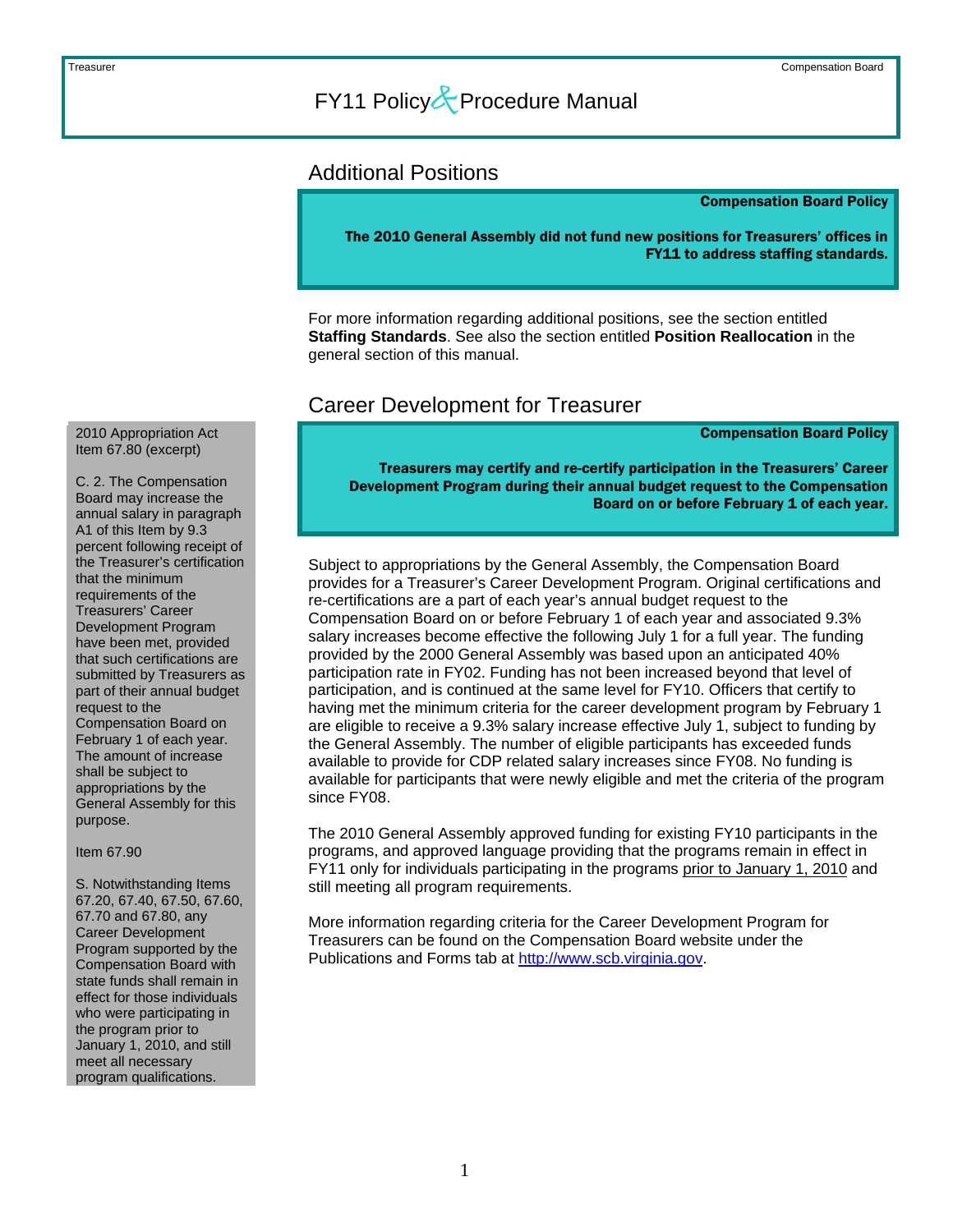## Career Development for Deputy Treasurer

#### Compensation Board Policy

A Treasurer who selects Deputy Treasurers for the Career Development Program certifies that the minimum requirements of the program have been met and then submits the certification as part of the annual budget request to the Compensation Board on or before February 1 of each year.

Original certification and re-certifications that the minimum requirements of the program have been met and identification of deputies meeting the criteria for the Deputy Treasurer Career Development Program are a part of each year's annual budget request to the Compensation Board on or before February 1 of each year, and the associated salary increase of 9.3 percent becomes effective the following July 1, subject to funding by the General Assembly. Funding for participation in the deputy program has not been increased since its inception. The number of eligible participants has exceeded funds available to provide for CDP related salary increases since FY08. No funding is available for participants that were newly eligible and met the criteria of the program since FY08.

The 2010 General Assembly approved funding for existing FY10 participants in the programs, and approved language providing that the programs remain in effect in FY11 only for individuals participating in the programs prior to January 1, 2010 and still meeting all program requirements.

More information regarding the criteria and other details of the Career Development Program for Deputy Treasurers can be found on the Compensation Board website under the Publications and Forms tab at [http://www.scb.virginia.gov.](http://www.scb.virginia.gov/)

<span id="page-2-0"></span>2010 Appropriation Act Item 67.80

### D. 1. Subject to

appropriations by the General Assembly for this purpose, the Compensation Board shall provide for a Deputy Treasurers' Career Development Program. 2. For each Deputy Treasurer selected by the Treasurer for participation in the Deputy Treasurers' Career Development Program, the Compensation Board shall increase the annual salary established for that position by 9.3 percent following receipt of the Treasurer's certification that the minimum requirements of the Deputy Treasurers' Career Development Program have been met, and provided that such certification is submitted by the Treasurer as part of the annual budget request to the Compensation Board on or before February 1<sup>st</sup> of each year for an effective date of salary increase of the following July  $1<sup>st</sup>$ .

#### Item 67.90

S. Notwithstanding Items 67.20, 67.40, 67.50, 67.60, 67.70 and 67.80, any Career Development Program supported by the Compensation Board with state funds shall remain in effect for those individuals who were participating in the program prior to January 1, 2010, and still meet all necessary program qualifications.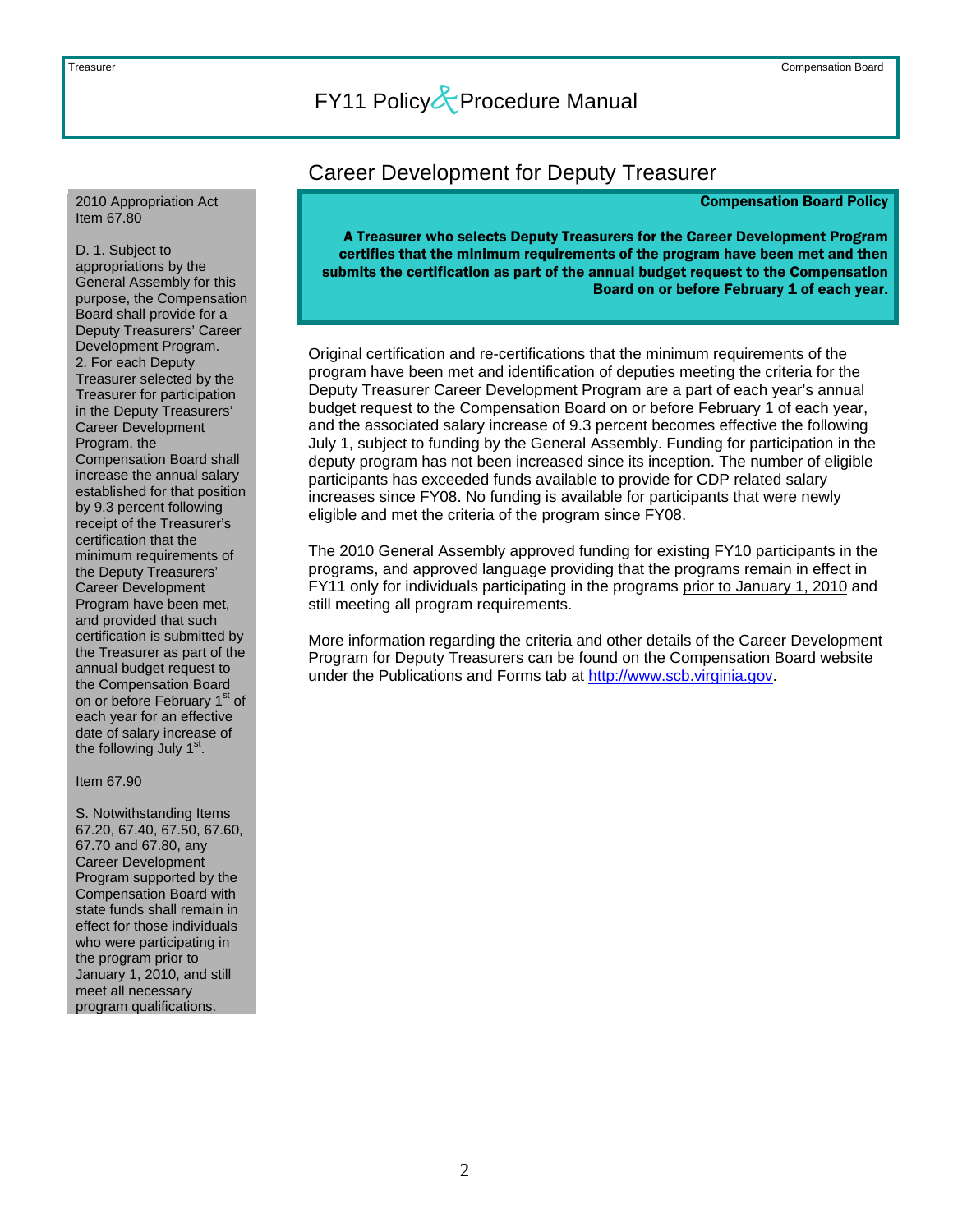### **Duties**

### Compensation Board Policy

The duty of the Treasurer is to receive all local income and personal property taxes and other monies owed to the Commonwealth and no later than August 1 produce a list of all taxes and revenue that have remained uncollected.

A Treasurer may only deposits public funds into a qualified public depository.

Like all Constitutional Officers (excluding Clerks), the Treasurer is elected to a fouryear term. The elected post of Treasurer was created in the Virginia Constitution of 1870. Treasurers are the chief financial officers for their localities, collecting taxes and local fees, and making payments on behalf of the local government. The Treasurer is responsible for every form of revenue which comes to his or her locality, including:

- Real estate taxes;
- Personal property taxes;
- License taxes;
- Water and sewage charges;
- Permit fees;
- State income tax; and
- Court, Sheriff and Clerk fees.

Treasurers also manage the investment of local funds and maintain records of local finances.

The Code of Virginia, § 2.2-4401, defines "public deposit" as monies of the Commonwealth or of any county, city, town or other political subdivision thereof, including moneys of any commission, institution, committee, board or officer of the foregoing and any state, circuit, county or municipal court, which moneys are deposited in any qualified public depository in any of the following types of accounts: nonnegotiable or registered time deposits, demand deposits, savings deposits, and any other transaction accounts, and security for such deposit is required by other provisions of law or is required due to an election of the public depositor. A "qualified public depository" is any national banking association, federal savings and loan association or federal savings bank located in Virginia and any bank, trust company or savings institution organized under Virginia law that receives or holds public deposits that are secured.

### <span id="page-3-0"></span>Code of Virginia § 58.1-353 (excerpt)

Each county and city treasurer shall proceed promptly to collect all individual and fiduciary income taxes for the taxable year that have been assessed by the commissioner of the revenue and remain unpaid after the time fixed by law for payment and shall continue his efforts so to collect until the close of the then current calendar year.

### § 58.1-3910 (excerpt)

Each county and city treasurer shall receive the local taxes and other amounts payable into the treasury of the political subdivision of the Commonwealth served by the treasurer, and shall account for and pay over the same in the manner provided by law.

#### § 58.1-1800

The treasurer of each county and city shall receive the state revenue payable into the treasurer of his locality. The treasurer of each county and city shall, not later than August 1 of each year, make a list of the intangible personal property taxes which he is unable to collect. Such list shall conform to the facts as they existed on June 30 of the year, and shall be in the form, and accompanied by the oath, prescribed by the Department of Taxation.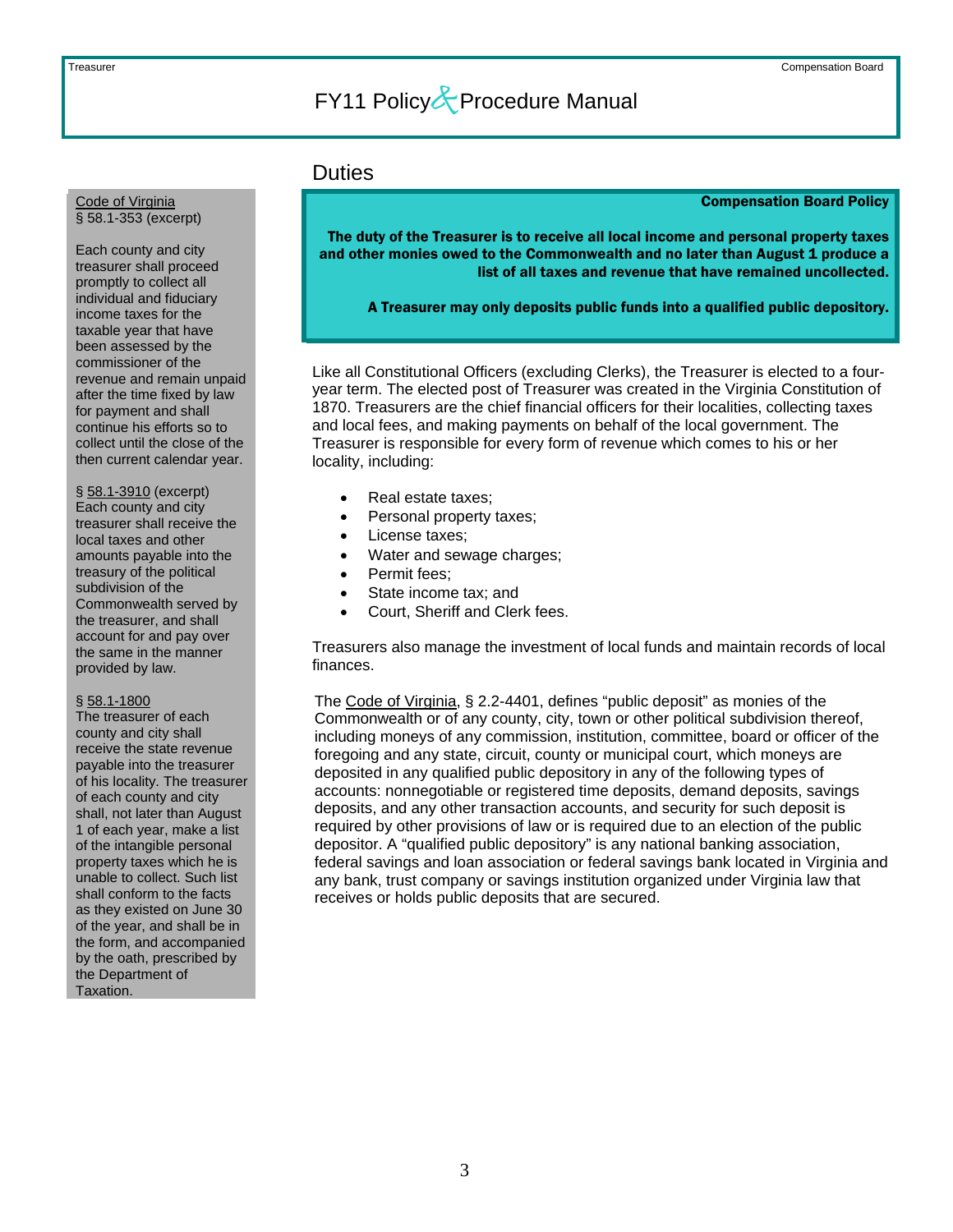### Equipment Funding

### Compensation Board Policy

The Compensation Board reimburses the local governing body one-third of the amount it approves in equipment funding for Treasurers, multiplied by the fiscal stress factor.

Exception: City Treasurers who neither collect nor disburse local taxes or revenues are reimbursed 100% for approved equipment purchases, multiplied by the fiscal stress factor, to include: Lynchburg and Richmond.

Equipment funding was not approved in FY11. In years that equipment funding is approved, it is provided as a one-time funding approval and must be expended prior to request for reimbursement no later than the May reimbursement period.

Amounts approved will not be available for reimbursement in the June reimbursement period or in a subsequent fiscal year.

For more information, see **Equipment Funding** and **Fiscal Stress Factor** in the general section of this manual.

<span id="page-4-0"></span>Code of Virginia § 15.2-1636.14 (excerpt)

E. In the case of each county and city treasurer except a city treasurer who neither collects nor disburses local taxes or revenues, the cost of such office furniture, office equipment and office appliances shall be paid in the proportion of two-thirds by the county or city and one-third by the Commonwealth.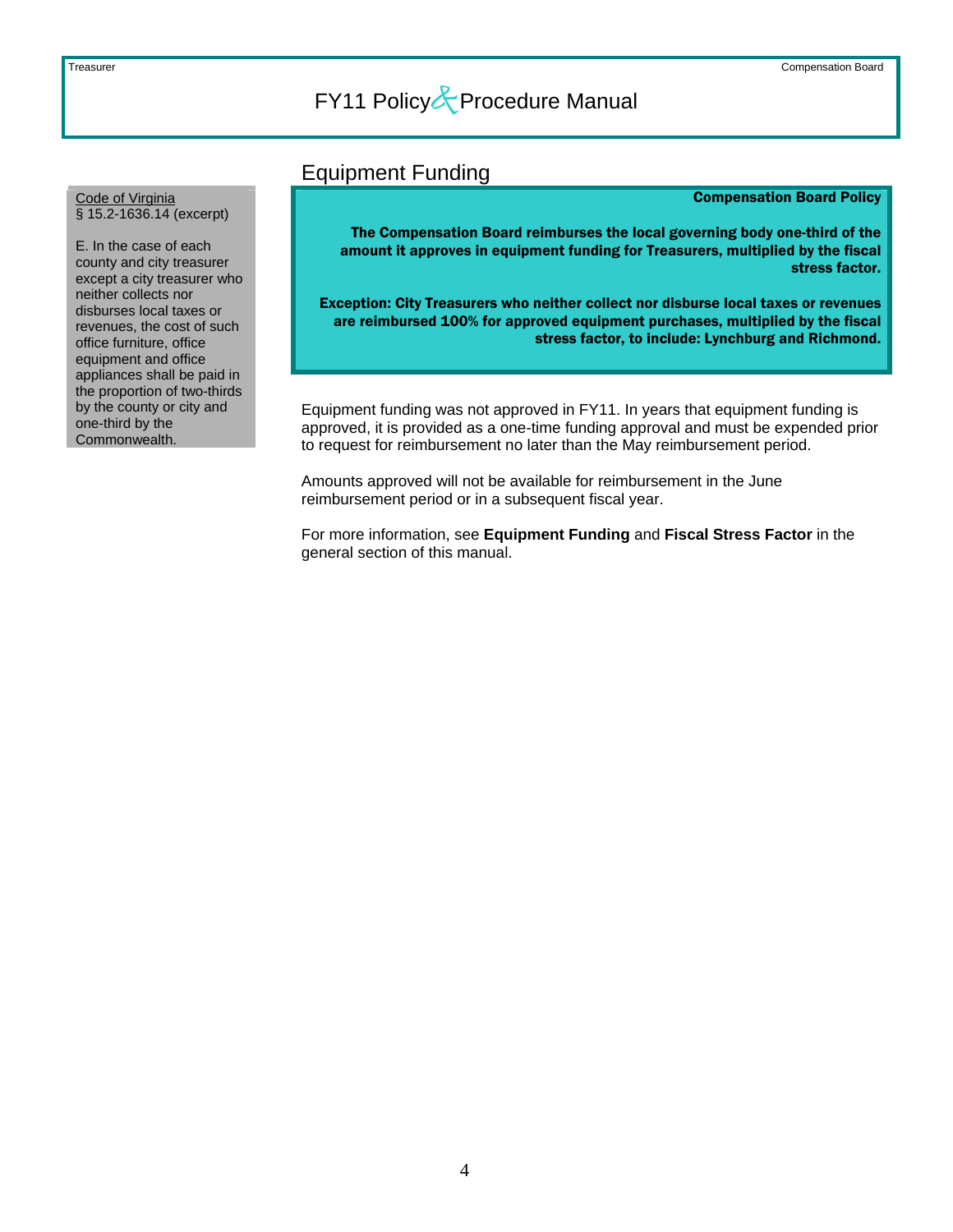### Fringe Benefits

### Compensation Board Policy

The Compensation Board reimburses local governing bodies for fringe benefits for Treasurers and their Compensation Board-funded staff at the same percentage it reimburses approved salary amounts.

The Compensation Board reimburses for fringe benefits based on approved salary amounts reimbursed. The rates for FY11 are:

- Virginia Retirement System (VRS) retirement contributions at the locality's employer share contribution rate, or 2.13%, whichever is less;
- FICA at 7.65% of the taxable portion of the salary for permanent positions and hourly wage employees; and
- VRS Group Life Insurance at 0.28%

For more detailed information regarding benefits of Constitutional Officers, see the section entitled **Fringe Benefits** in the general section of this manual.

## Local Governing Body Concurrence

#### Compensation Board Policy

The local governing body is required to provide written concurrence with any Treasurers' request to increase their budget or transfer budgeted funds to equipment expense within the fiscal year.

For more information regarding fund transfers, see the section entitled **Fund Transfer Request** in the general section of this manual.

<span id="page-5-0"></span>2010 Appropriation Act, Item 67.90

R.1. Compensation Board payments of, or reimbursements for, the employer paid contribution to the Virginia Retirement System, or any system offering like benefits, shall not exceed the Commonwealth's proportionate share of the following, whichever is less: (a) the actual retirement rate for the local constitutional officer's office or regional correctional facility as set by the Board of the Virginia Retirement System or (b) the employer rate established for the general classified workforce of the Commonwealth covered under and payable to the Virginia Retirement System. 2. The rate specified in paragraph R.1. shall exclude the cost of any early retirement program implemented by the Commonwealth. 3. Any employer paid contribution costs for rates exceeding those specified in paragraph R.1. shall be borne by the employer.

#### Code of Virginia § 15.2-1636.16 (excerpt)

The budgets fixed by the Compensation Board may thereafter be amended by the Compensation Board upon the request of the officer or local governing body or when changed circumstances so require. No budget shall be increased if any portion of the increase is payable from local funds without the concurrence of the local governing body.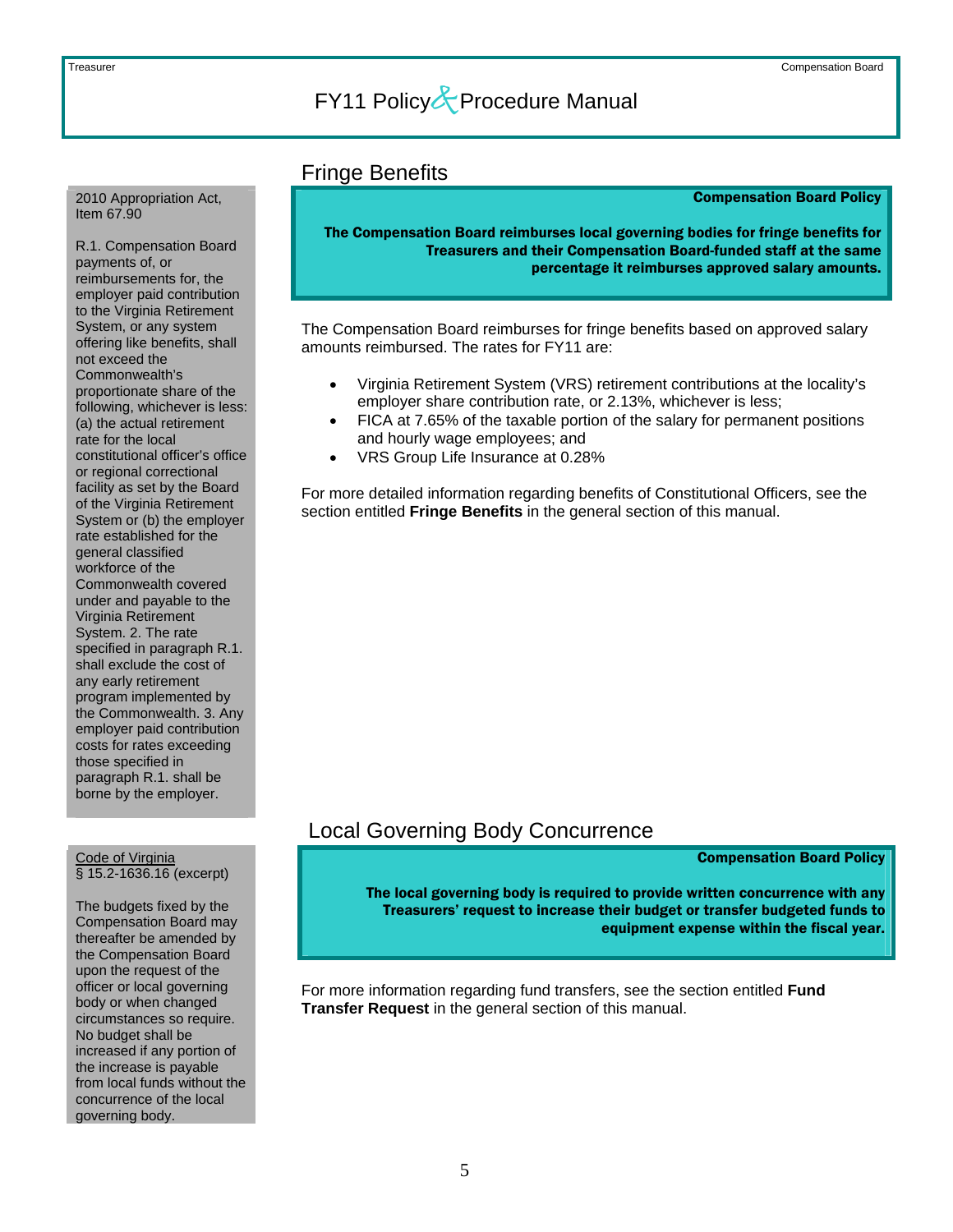## Office Expenses: Paid by Locality

### Compensation Board Policy

The local governing body is responsible for the majority of office expenses in a Treasurers' office.

The locality is responsible for:

- Notary Seal, fees or application fee;
- Office space or rent, heat, water, light, and janitorial services;
- Chair mats or calculator maintenance contracts;
- Subscription to periodicals, newspapers, or Code of Virginia;
- Name tags, desk signs, or business cards;
- Tags, stamps, decals, stickers, or other devices intended to evidence the payment of local license or local excise tax assessment or collection; and
- Custom software.

The locality is responsible for all custom forms, sheets, or books for assessment or collection of state or local taxes or levies in lieu of standard forms, sheets, and books supplied by the Commonwealth. This includes:

- Applications or building permits;
- Custom check registers;
- Employee earnings notice;
- Real estate forms;
- Delinquent real estate tax statements;
- Personal property forms;
- Billing forms or collection of charges for utility or other special services rendered by a county or city;
- Vehicle registration forms; and
- Yard sale or garage sale applications.

The locality is responsible for services, including:

- Audit services;
- Telephone equipment installation costs; and
- Advertising other than state and local income (real estate or personal property tax).

If you have any questions concerning whether an expense is reimbursable by the Compensation Board please call prior to the expenditure.

For more information regarding office expenses, see sections entitled **Equipment Funding**, **Office Expenses: Reimbursed by Compensation Board**, and **Professional Associations**. See also **Office Expenses** in the general section of this manual.

<span id="page-6-0"></span>Code of Virginia § 15.2-1636.14 (excerpt)

F. If any county or city treasurer uses any forms, sheets, or books of any kind for the assessment or collection of state or local taxes or levies in lieu of the standard forms, sheets or books furnished by the Commonwealth, no part of the cost of such forms, sheets or books shall be paid by the Commonwealth.

G. The cost of all forms, sheets and books of all kinds used for the assessment or collection of local license and local excise taxes shall be paid entirely out of the local treasury, including the cost of any tags, stamps, stickers, or other devices intended to evidence the payment of any such local license or local excise taxes.

H. The cost of all forms, sheets and books of all kinds used in the ascertainment, billing or collection of charges for utility or other special services rendered by a county or city, or by any district or agency thereof shall be paid entirely by the locality. The governing body of each county and city shall provide suitable office space for the treasurer, together with the necessary heat, light, water and janitorial service.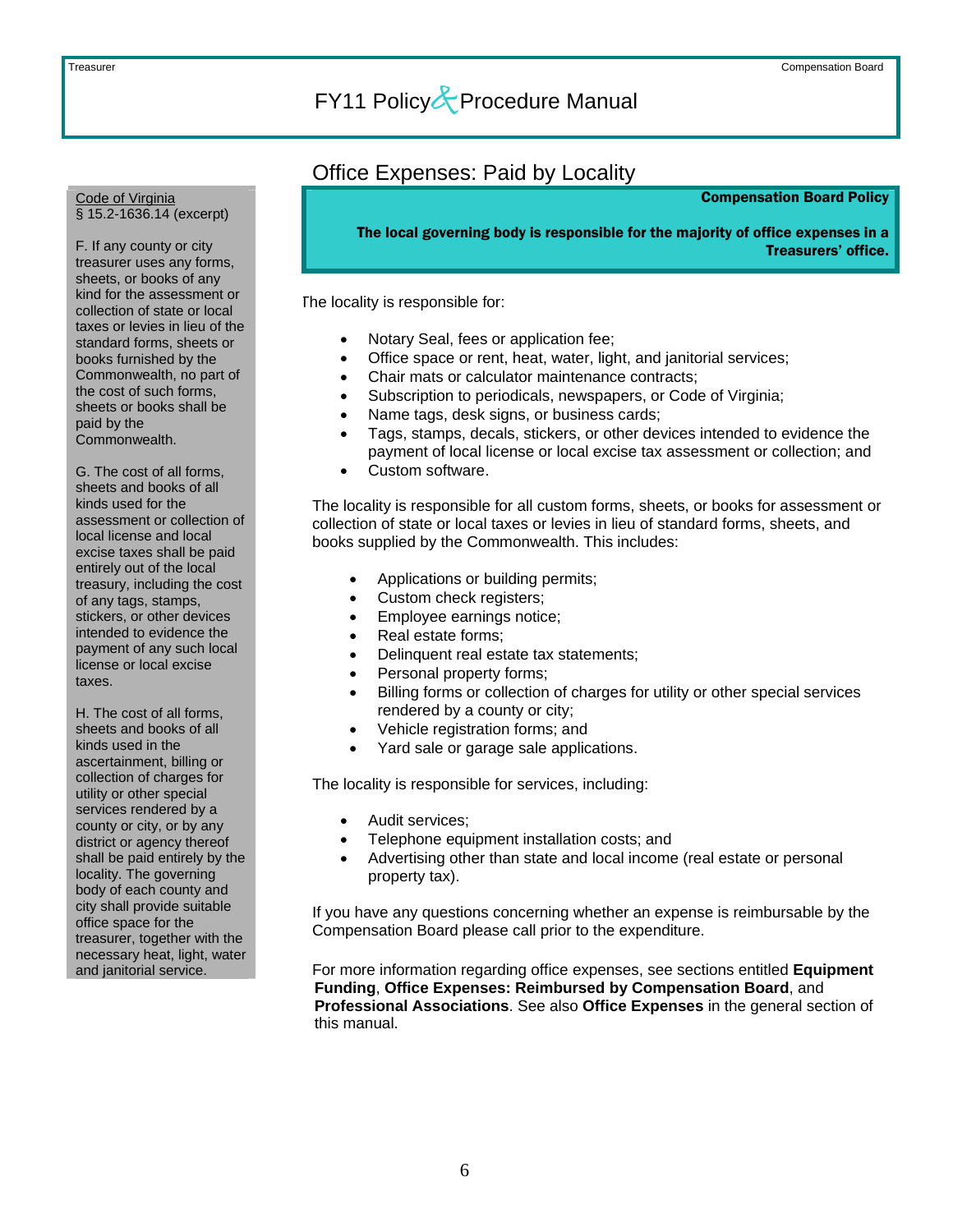### Office Expenses: Reimbursed by Compensation Board

#### Compensation Board Policy

The Compensation Board reimburses 50% of the budgeted amount for specific office expenses for the majority of Treasurers.

The Compensation Board reimburses 100% of office expenses of any city Treasurer who neither collects nor disburses local taxes or revenues: Lynchburg and Richmond.

The Compensation Board reimburses two-thirds of the office expenses of any city Treasurer who disburses local revenues but does not collect local revenues: Williamsburg and Danville.

Base budgets for office expenses are based upon the same level as approved in the previous fiscal year (as adjusted through any base budget transfer requests during the fiscal year) and changes made in implementation of FY11 budget reductions. The Compensation Board reimburses for:

- Office supplies;
- Internet access costs (line charges, ISP costs or locality service charges);
- Stationary, postage;
- Printing;
- Data processing services;
- Telephone service;
- Repairs to office furniture and equipment; and
- Treasurers' Association dues (TAV).

If you have any questions concerning whether an expense is reimbursable by the Compensation Board please call prior to the expenditure.

For more information regarding office expenses, see sections entitled **Equipment Funding**, **Office Expenses: Paid by Locality** and **Professional Associations**. See also **Office Expenses** in the general section of this manual.

### <span id="page-7-0"></span>Code of Virginia § 15.2-1636.15 (excerpt)

A. Whenever a county or city attorney for the Commonwealth, treasurer or commissioner of the revenue purchases office furniture, office equipment, office appliances, tax tickets for state and local taxes collectible by county and city treasurers, stationery, office supplies, postage, data processing services, printing, advertising, telephone or telegraph service, or repairs to office furniture and equipment in conformity with and within the limits of allowances duly made and contained in the then current budget of any such officer, the invoices therefore, after examination as to their correctness, shall be paid by the county or city directly to the vendors, and the Commonwealth shall monthly pay the county or city the state's proportionate part of the cost of such items on submission by such officer to the Compensation Board of duplicate invoices and such other information or evidence as the Compensation Board may deem necessary. This section shall also apply to the payment of the premiums on the official bonds of such officers, their deputies and employees, and to the premiums on burglary and other insurance, except the premium on the bond of a treasurer the payment of which is governed by other provisions of law.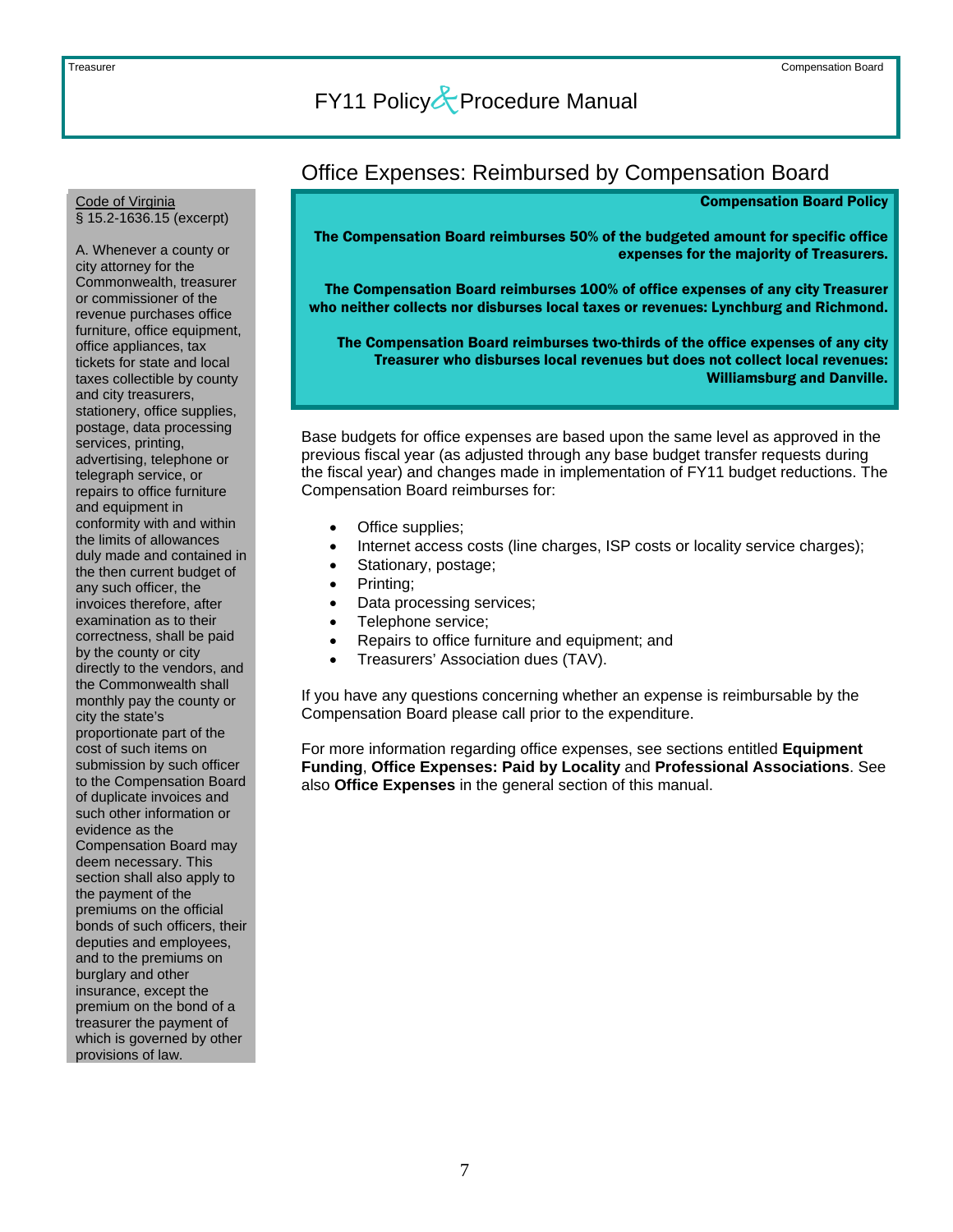### <span id="page-8-0"></span>Professional Associations

#### Compensation Board Policy

Reimbursement for attendance at non-Compensation Board-sponsored training events, professional association meetings, or membership dues will not be provided as additional allowances, but are reimbursed through available office expense funds.

The Compensation Board reimburses for:

- Treasurers' Association of Virginia (TAV);
- Local Government Officials' Conference (LGOC); and
- Virginia Association of Local Elected Constitutional Officers (VALECO).

Only one Compensation Board-funded permanent employee per office may receive a maximum reimbursement of \$100 for TAV, LGOC, and VALECO. VALECO dues are reimbursed for the principal officer only. Mileage expenses are included in the reimbursement for attendance at these events.

For more information regarding office expenses, see the section entitled **Office Expenses**. See also **Office Expenses** and **Professional Associations** in the general section of this manual.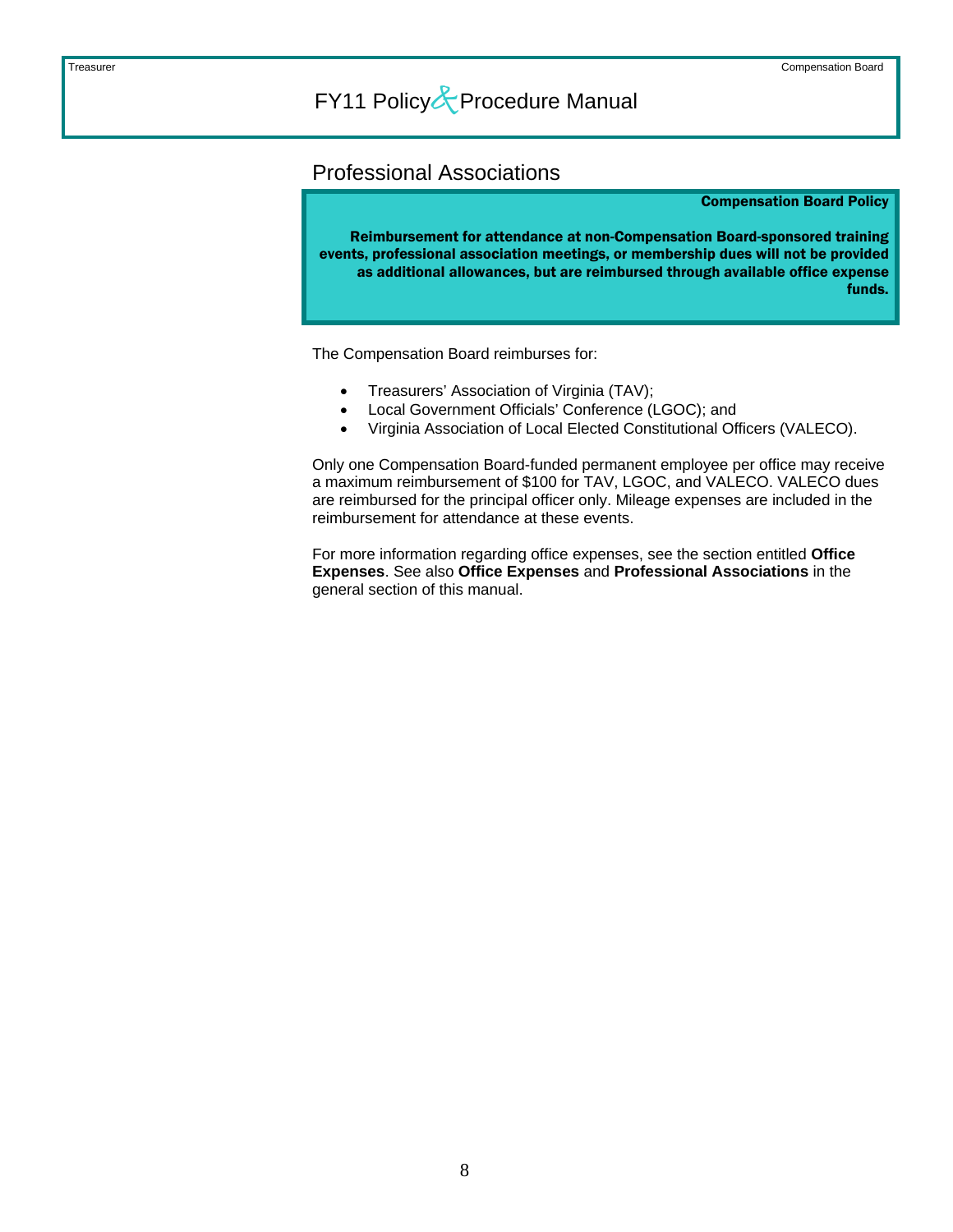### Salary

#### Compensation Board Policy

The Compensation Board reimburses 50% of the 1980 salary plus 100% of all salary increases thereafter for the Treasurer.

The Compensation Board reimburses 50% of the approved salary amounts budgeted for Compensation Board-funded permanent staff in offices of the Treasurer.

The annual salaries of Treasurers are determined according to population estimates of the city or county in which they serve. The Compensation Board uses an aggregate population estimate to determine the salary of Treasurers who serve two or more localities. No funding is provided for performance-based pay increases for offices with performance evaluation plans in effect in their office.

The following are the population-based salaries for Treasurers for FY11 and FY12.

| Population         | July 1, 2009 to<br>June 30, 2010 | July 1, 2011 to<br>June 30, 2012 |
|--------------------|----------------------------------|----------------------------------|
| Less than 10,000   | \$58,345                         | \$58,345                         |
| 10,000 to 19,999   | \$64,830                         | \$64,830                         |
| 20,000 to 39,999   | \$72,034                         | \$72,034                         |
| 40,000 to 69,999   | \$80,035                         | \$80,035                         |
| 70,000 to 99,999   | \$88,929                         | \$88,929                         |
| 100,000 to 174,999 | \$98,808                         | \$98,808                         |
| 175,000 to 249,999 | \$104,011                        | \$104,011                        |
| 250,000 or more    | \$118,194                        | \$118,194                        |

Salary scales for Compensation Board-funded employees in Treasurers' offices can be found on the Compensation Board website under the Budgets and Salaries tab at [http://www.scb.virginia.gov.](http://www.scb.virginia.gov/)

A history of salary increases for Constitutional Officers can be found on the Compensation Board website under the Budgets and Salaries tab at [http://www.scb.virginia.gov.](http://www.scb.virginia.gov/)

For salary exceptions for Treasurers, see the section entitled **Salary Exception**.

### <span id="page-9-0"></span>2010 Appropriation Act Item 67.80 (excerpt)

A.1. The annual salaries of treasurers shall be as hereinafter prescribed. 3. Whenever a treasurer is such for two or more cities or for a county and city together, the aggregate population of such political subdivisions shall be the population for the purpose of arriving at the salary of such treasurer under the provisions of this Item.

### Code of Virginia

§ 15.2-1636.12 Any officer whose salary in the year ending June 30, 1980, included an increase under deleted provisions of former § 14.1-62 shall receive the same amount of such increase for the terms in which he continues in office.

§ 15.2-1636.14 (excerpt) B. The salaries, expenses and other allowances of treasurers in the counties and cities shall be paid in the proportion of one-half by the respective counties and cities and one-half by the Commonwealth. D. In no event shall the amount paid by each city and county as its share of the salary of its respective treasurer in any fiscal year exceed the actual dollar amount paid by such city and county for such salaries during the fiscal year ending June 30, 1980.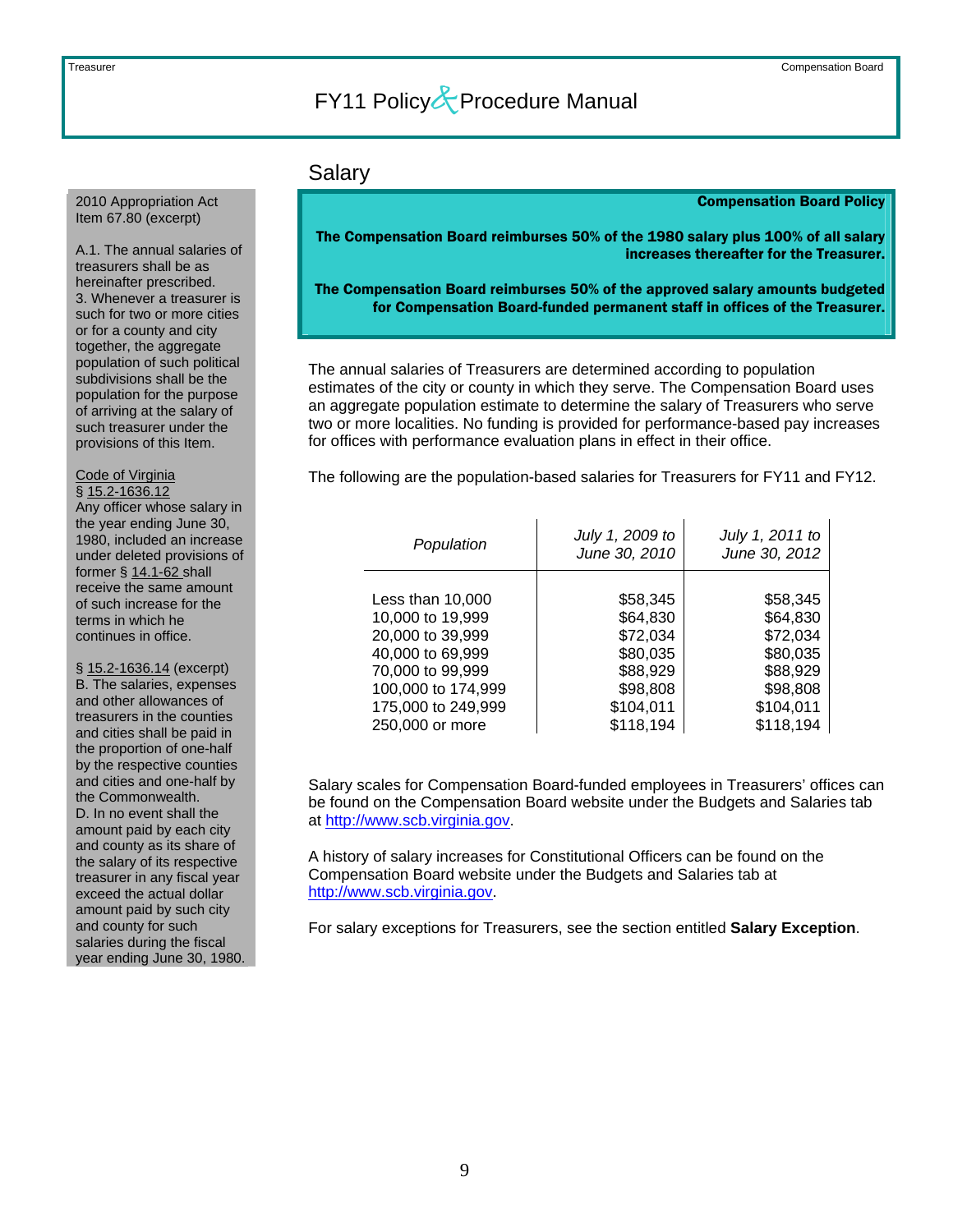### Salary Exception

### Compensation Board Policy

The General Assembly sets the salaries of city Treasurers who neither collect nor dispurse local taxes or revenue, or who distributes local revenue but do not collect local revenue, at 75% of the amount set by the General Assembly.

The Compensation Board reimburses 100% of the salaries of any city Treasurer and their Compensation Board-funded staff who neither collects nor disburses local taxes or revenues: Lynchburg and Richmond.

The Compensation Board reimburses two-thirds of the 1980 Treasurer salary plus 100% of all salary increases thereafter for any city Treasurer who disburses local revenues but does not collect local revenues: Williamsburg and Danville. For these two offices, the Compensation Board reimburses two-thirds of the salaries for Compensation Board-funded staff.

<span id="page-10-0"></span>2010 Appropriation Act Item 67.80

A.1. The annual salaries of treasurers shall be as hereinafter prescribed. 2. Provided, however, that in cities having a treasurer who neither collects nor disburses local taxes or revenue or who distributes local revenues but does not collect the same, such salaries shall be seventyfive percent of the salary prescribed.

3. Whenever a treasurer is such for two or more cities or for a county and city together, the aggregate population of such political subdivisions shall be the population for the purpose of arriving at the salary of such treasurer under the provisions of this Item.

Code of Virginia § 15.2-1636.14

C. The salary, expenses and other allowances of any city treasurer who neither collects nor disburses local taxes or revenues shall be paid entirely by the Commonwealth and the salary, expenses and other allowances of any city treasurer who disburses local revenues but does not collect the same shall be paid in the proportion of one-third by the city and two-thirds by the Commonwealth.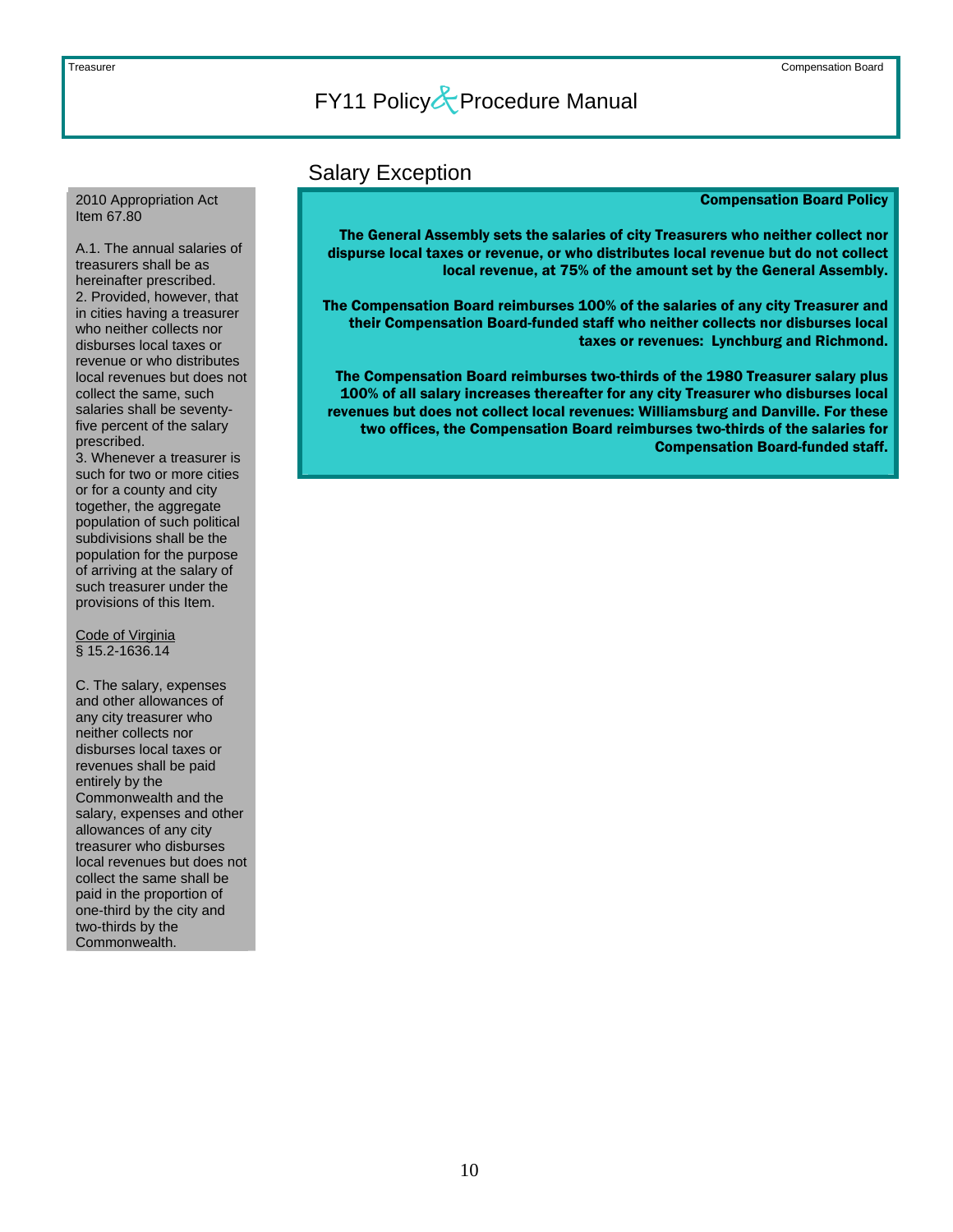### Staffing Standards

#### Compensation Board Policy

The Compensation Board uses staffing standards and a staffing methodology for allocating new positions in offices of the Treasurer.

In determining the allocation of additional positions, the Compensation Board considers the following criteria:

- 1. The position (or positions) must be requested by the Treasurer as part of the Compensation Board's annual budget request process.
- 2. The position requested must perform only statutorily prescribed duties of the Treasurer.
- 3. The Treasurer's office must have a personal computer, or be connected to the city/county system or have such systems scheduled for installation within 12 months.
- 4. Funds and positions must be appropriated by the General Assembly.
- 5. The Compensation Board will use the staffing methodology and weighted three-year average workload criteria, developed by the Treasurers' Workload Study Committee, to determine the appropriate level of Compensation Boardfunded staff support for each office requesting additional positions.
- 6. The Compensation Board shall determine the number of additional positions to be allocated to any one office based upon criteria 1-5, inclusive, and additional positions shall be allocated in the order of percentage of need. Offices with the highest percentage of need will receive positions first. The percentage of need is determined by calculating the percentage that the number of additional positions needed is to the total number of current positions.
- 7. Any office receiving a new position shall **not** have its hourly-wage funds reduced equivalent to the salary of the new position.

### Staffing Methodology

The methodology used to determine appropriate staffing levels in each Treasurer's Office was developed by the Treasurers' Workload Study Committee and adopted by the Compensation Board.

The methodology considers current Compensation Board-funded positions, adjusted for salary reductions. By dividing the annualized amount of FY04 reductions by the most recent average salary of a Compensation Board-approved Treasurer's staff position, an FTE adjustment is ascertained. This is subtracted from the current Compensation Board-approved full-time staff for the total personnel. A three-year weighted average of workload, as reported by Treasurers, is calculated.

<span id="page-11-0"></span>2010 Appropriation Act Item 67.90 (excerpt)

F. Any new positions established in Item 67.90 of this act shall be allocated by the Compensation Board upon request of the constitutional officers in accordance with staffing standards and ranking methodologies approved by the Compensation Board.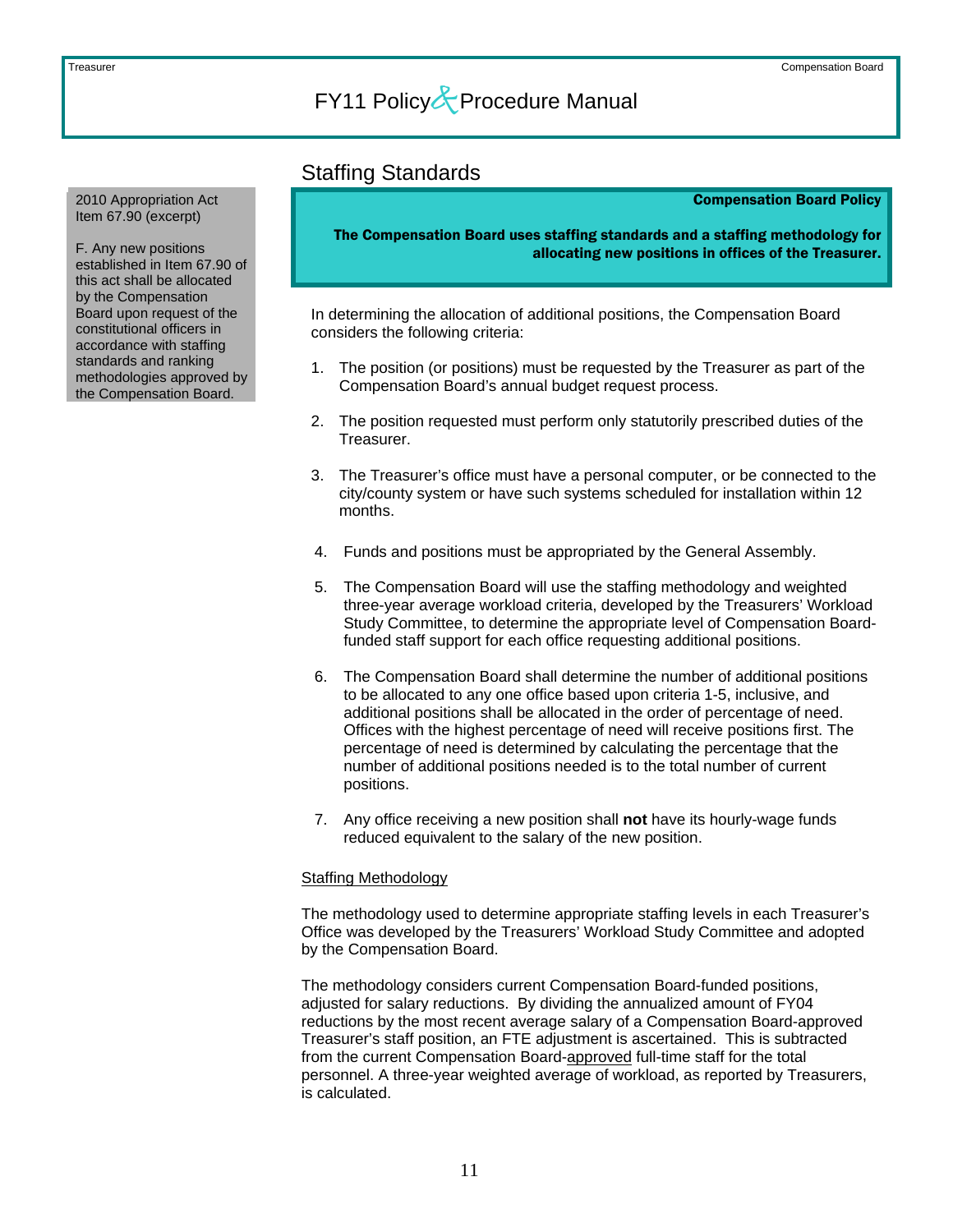Staffing Standards, continued

The workload was weighted to take into account the difficulty or ease of performing the duties. The transactions for each of the categories were totaled and averaged. Then the percentage was calculated, with 100 percent as the total number of reported transaction in all categories. Similarly, the amount of time spent by the offices on each function was totaled and averaged, and a percentage of total time was then calculated for each category.

The number of transactions for each category was divided by the amount of time for that category. This resulted in the weighted factor used in the analysis of workload.

The Treasurers' duties which were deemed to be local, such as vehicle decal issuance and those in the "other duties" category were removed from the total weighted transactions used in performing the statistical analysis.

Linear regression was used to assess the relationship between workload and current Compensation Board-approved FTEs. Regression analysis is a statistical technique used to explain the relationship between factors, such as workload and current Compensation Board-approved FTE positions.

| <b>Workload Elements</b>                                                    | Weights |
|-----------------------------------------------------------------------------|---------|
| <b>Real Estate Tax</b>                                                      |         |
| Number of taxable parcels                                                   | 0.09    |
| Number of parcels maintained for mortgage companies                         | 0.04    |
| Number of real estate abatements                                            | 0.21    |
| Number of real estate tax bills processed per year                          | 0.00    |
| Number of real estate transfers                                             | 0.02    |
| Number of real estate parcels in relief to the elderly/disabled program     | 0.14    |
| Number of parcels in the land use program                                   | 0.01    |
| <b>Personal Property</b>                                                    |         |
| Number of personal property items in relief to the elderly/disabled program | 0.10    |
| Number of items on which personal property tax is assessed each year        | 0.05    |
| Number of personal property tax bills processed per year                    | 0.00    |
| Number of personal property address changes updated                         | 0.05    |
| Number of personal property abatements                                      | 0.03    |
| Dog Licenses                                                                |         |
| Number of dog licenses sold                                                 | 0.10    |
| Dog license notices                                                         | 0.14    |
| Rabies certificates sent to other localities                                | 0.01    |
| <b>Collection Actions</b>                                                   |         |
| Number of accounts in debt set off program based on number of claims filed  | 0.02    |
| Number of warrants issued                                                   | 0.15    |
| Number of parcels in judicial sale proceedings                              | 2.01    |
| Number of 3952 tax liens issued                                             | 0.40    |
| Number of Treasurers' summons                                               | 1.13    |
| Number of distress warrants                                                 | 4.03    |
| Total of delinquent notices for real estate and personal property           | 0.02    |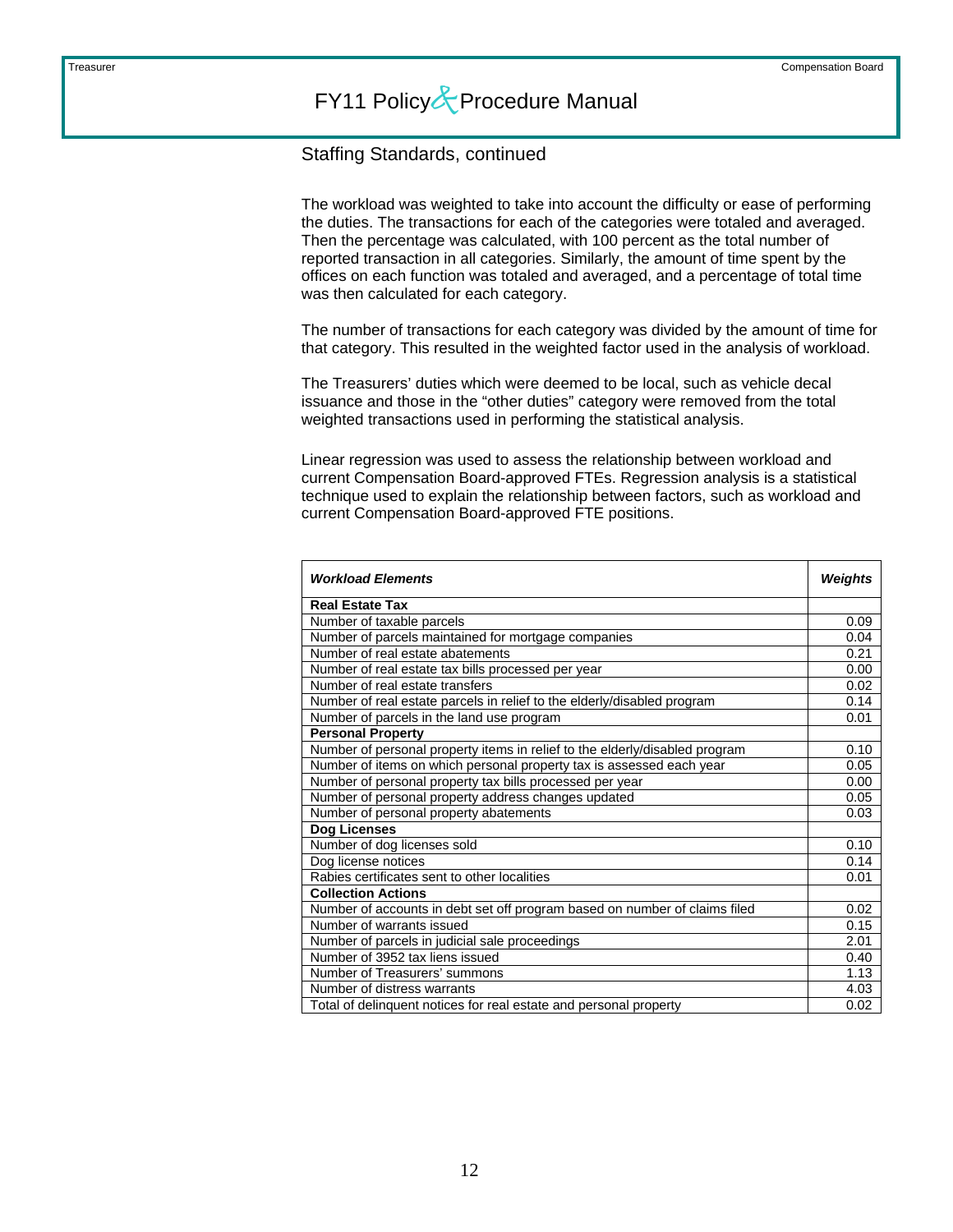<span id="page-13-0"></span> $\overline{a}$ 

## FY11 Policy&Procedure Manual

### Staffing Standards, continued

| <b>Workload Elements</b>                                                                         | Weights |
|--------------------------------------------------------------------------------------------------|---------|
| <b>Collection Actions, continued</b>                                                             |         |
| Number of DMV stops issued                                                                       | 0.23    |
| Number of monthly payment plans maintained for prepayment of taxes and<br>delinquent collections | 0.69    |
| Number of meals tax enforcement actions taken to "padlock" business                              | 4.03    |
| Number other collections                                                                         | 0.28    |
| <b>Fees, Permits, and Other Licenses</b>                                                         |         |
| Number of vehicle license sold                                                                   | 0.04    |
| Number of other vehicle registrations                                                            | 0.06    |
| Number of vehicle license fees billed (include abatements)                                       | 0.01    |
| Number of utility bills collected                                                                | 0.00    |
| Number of trash collection bills collected                                                       | 0.00    |
| Number of annual trash decals issued                                                             | 0.00    |
| Number of parking tickets collected                                                              | 0.00    |
| Number of zone permit parking fees collected                                                     | 0.00    |
| Number of building permits processed                                                             | 0.00    |
| Number of local businesses on which license tax is collected (BPOL)                              | 0.00    |
| Number of business accounts on which local excise tax is collected                               | 0.00    |
| Number of utility tax and customer utility tax accounts                                          | 0.00    |
| Number of parks and recreation fees processed                                                    | 0.00    |
| Number of other local bills collected                                                            | 0.00    |
| <b>State Income Tax and Other State Duties</b>                                                   |         |
| Number of state income tax memoranda received/processed                                          | 0.16    |
| Number of collection actions initiated against state income tax returns                          | 0.15    |
| Number of accounts maintained on estimated state income tax returns                              | 0.12    |
| Number of estimated stat income tax payments collected                                           | 0.07    |
| Number of titles processed for DMV                                                               | 0.25    |
| Total number of transactions for which fees are collected for DMV                                | 0.07    |
| <b>Financial Management</b>                                                                      |         |
| <b>Bank reconciliations</b>                                                                      | 0.02    |
| Returned checks                                                                                  | 0.64    |
| Preparation of payroll and administration                                                        | 0.00    |
| Number of bankruptcy claims filed                                                                | 0.92    |

| Staffing Need |  | 1.594 |  | 0.0005x |  | -3e-9x <sup>1.95</sup> |
|---------------|--|-------|--|---------|--|------------------------|
|---------------|--|-------|--|---------|--|------------------------|

Staffing standards for Treasurers can be found on the Compensation Board website under the Budgets and Salaries tab at [http://www.scb.virginia.gov.](http://www.scb.virginia.gov/)